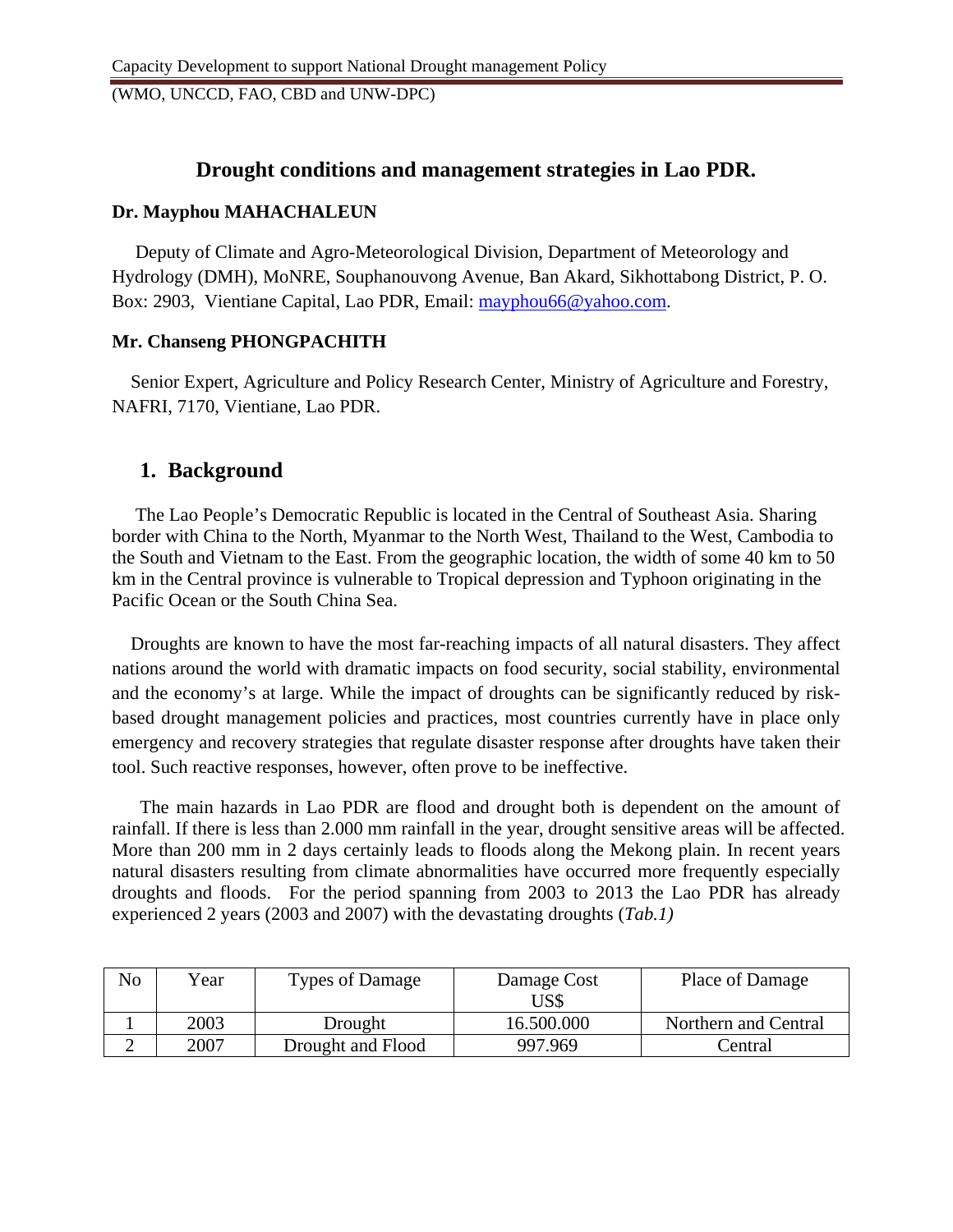### **2. Drought monitoring and early warning system.**

 The Plan reflects the disaster risk reduction initiatives since creation of the National Disaster Management Committee in 1999 in line with the paradigm shift in disaster management from conventional response and relief to a more comprehensive risk reduction culture.

 Although droughts have affected mankind for centuries, the World Meteorological Organization (WMO), The Food and Agriculture Organization of(1) the United Nation (FAO), United Nation Convention to Combat Desertification (UNCCD) in cooperation with UN-Water Decade Programme on Capacity Development (UNW-DPC) have initiated the Joint Development initiative on Nation Drought Management Policies. The initiative was launched by an international kick-off workshop during the high-level Meeting on Nation Drought Policy (HMNDP) held in March 2013, in Geneva Switzerland.

Effective drought early warning system (DEWS) is an integral part of efforts worldwide to improve drought preparedness. Most households vulnerable to drought live in the provinces of Khammouane, Savannakhet, Vientiane, Saravanh, Champasack and Sayaboury (WFP, 2006).

# **2.1. Temperature monitoring.**

 Temperature is continuously increasing; the rain does not come properly, which Results in a number of adverse impacts to the economic system, environment and the Livelihoods of people of all ethnic groups. Thus, climate change poses as a great Challenge for the Lao PDR to tackle and adapt to climate change conditions and minimize the emission of those greenhouse gases:

- Mean Minimum temperature is  $13.5^{\circ}$  C  $17.5^{\circ}$  C (December January).
- Mean maximum temperature is  $35.5^{\circ}$  C  $39.5^{\circ}$  C (March April).
- Annual average temperature is  $26.5^{\circ}$  C  $27.5^{\circ}$  C.
- Absolute maximum temperature is 40.1° C at station Sayaboury on 11/4/2005.
- Absolute maximum temperature is 40.5° C at station Vientiane on 7/5/2003 and 1/4/2007.
- Absolute maximum temperature is  $41.0^{\circ}$  C at station Khammuouane (Thakek) on 24/4/2007.
- Absolute maximum temperature is 42.0° C at station Savannakhet on 23/4/ 2007.
- Absolute maximum temperature is 39.6° C at station Saravanh on 31/3/2007.
- Absolute maximum temperature is 40.0° C at station Champasack (Pakse) on 15/4/ 2010.

## **2.2. Water sector.**

 Lao PDR's climate can be divided in two distinct seasons: a dry season from mid-October to April and a rainy season dominated by the south-west monsoon which brings high rainfall, high humidity, and high temperature between May and mid-October (2). Temperatures during March-May period can reach high into the 30s<sup>o</sup>C, while at higher elevations and during the dry season's cooler months of December and January, temperatures can drop as low as 15°C and below. The average annual rainfall ranges between 1,300-3,000mm (Figure 1)

- Study, design, and build multi-use reservoirs in drought-prone areas;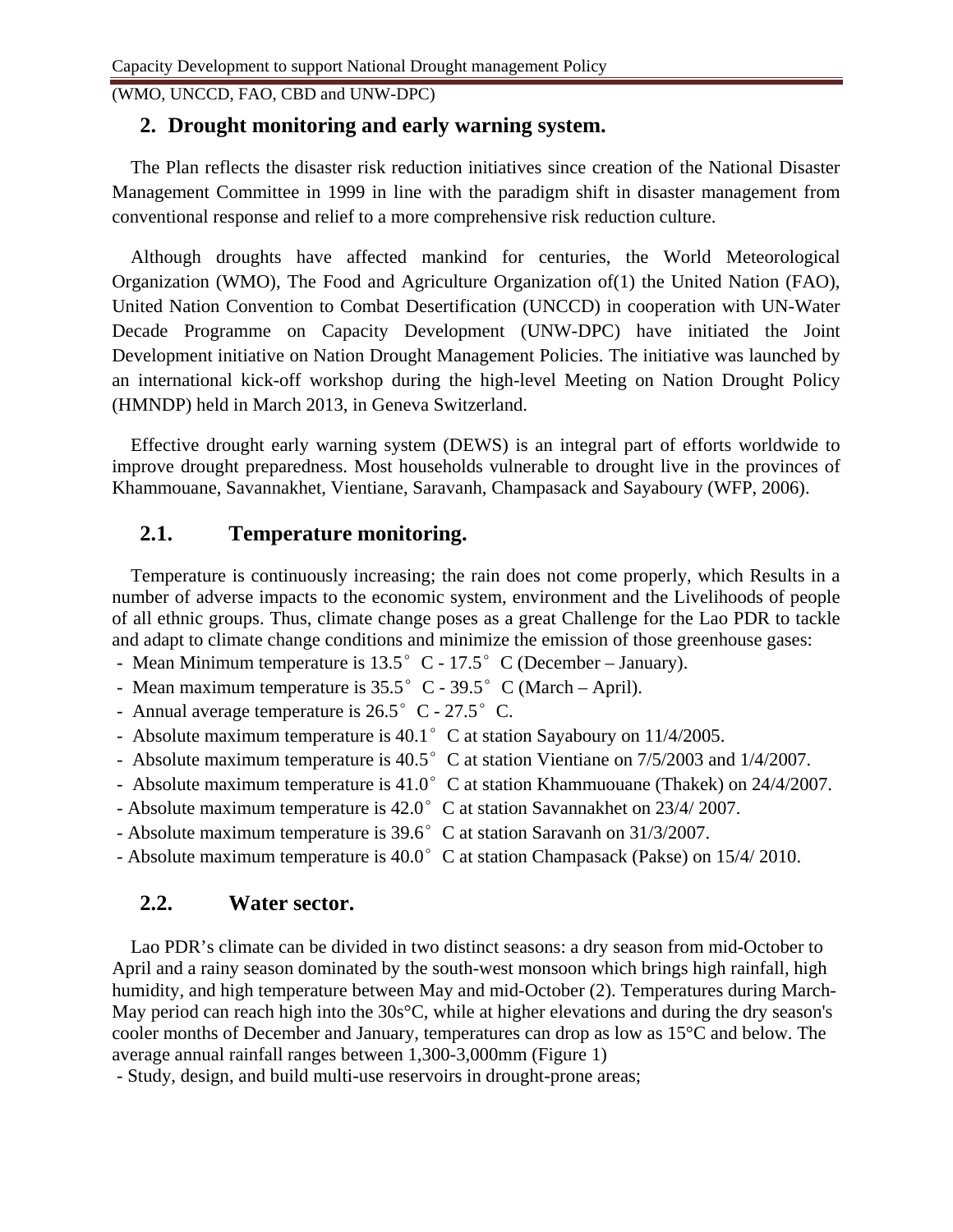- Improve systems for the sustainable use of drinking water and sanitation, with community participation in flood- and drought-prone areas;

- Survey underground water sources in drought-prone areas;
- Mapping of flood-prone areas;
- Raising awareness of water resource management;
- Improve knowledge and skills of engineers who design and build water and sanitation systems;

- Establish an early warning system for flood-prone areas and improve and expand meteorology and hydrological networks and weather monitoring systems.



**Figure 1: Mean annual precipitation and temperature across Lao PDR**

### **3. Vulnerability assessment.**

The implications of these low water levels are serious for the people of Lao PDR. Severe drought will have an impact on agriculture, food security, access to clean water and river transport, and will affect the economic development of people already facing serious poverty. National Centre for Environmental Health and Water Supply in Laos has started advising people to counter the effects of drought by reducing water consumption. The MRC is undertaking more detailed assessments of the low flow conditions and is working with its member countries to closely monitor the situation as well as integrating drought management considerations into its climate change adaptation initiative. The government will spend more on irrigation stations in Vientiane if the water level in the Mekong continues to fall.

The government has spent about 1.4 billion kip (5) on installing the pumps on boats and making channels to bring water to the stations. Irrigation projects on other rivers such as the Nam Ngum are not affected because they have enough water. Only the irrigation systems on the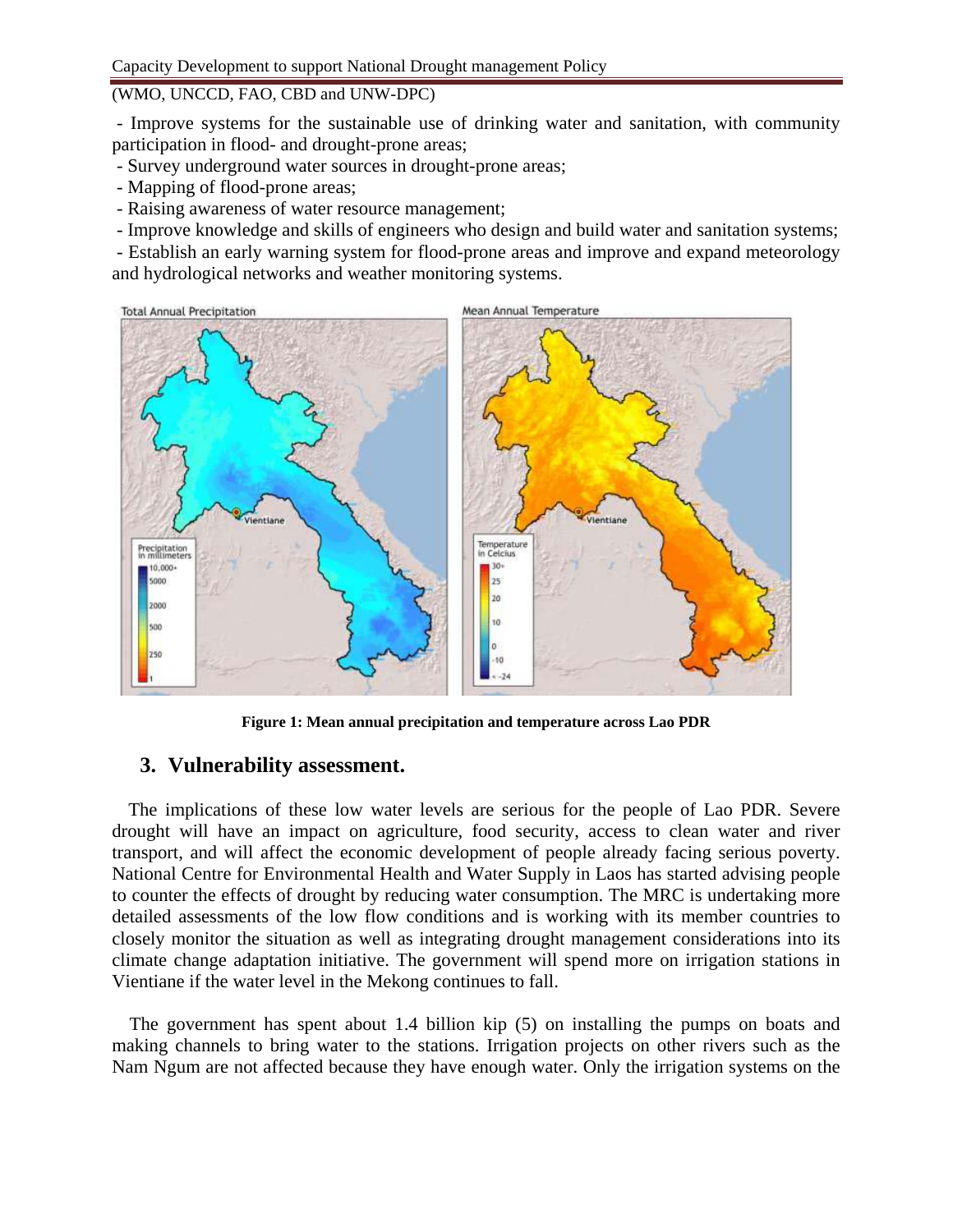Mekong have a problem with low water levels. The Vientiane water supplier, Nampapa Nakhoneluang, will start pumping water on boats in two days' time.

 A Household's vulnerability to drought is proportional to the livelihood exposure and the household's resilience. According to the CFSVA, farmers, farmers/gatherers and farmers/fishers/hunters are the livelihoods at greatest risk to drought since they depend on rainfed agriculture. The most vulnerable households are farmers and (agricultural) unskilled laborers. 12 % of agro-pastoralists are also considered vulnerable to drought.

 A severe drought would hardly affect the other livelihood groups(3). The CFSVA estimated that 46 percent of the rural population (around 188,000 households) is vulnerable to drought. Most of these households are located in the lowlands, especially in the Southern regions and in the provinces of Xayabury and Luangprabang. This is in addition to the 2 percent who are already chronically food insecure.



Figure: Drought - Vulnerable Households and Households at Risk, by Livelihood Group (in percentage in graph, in thousands of HH in table)

### **4. Emergency relief and drought response.**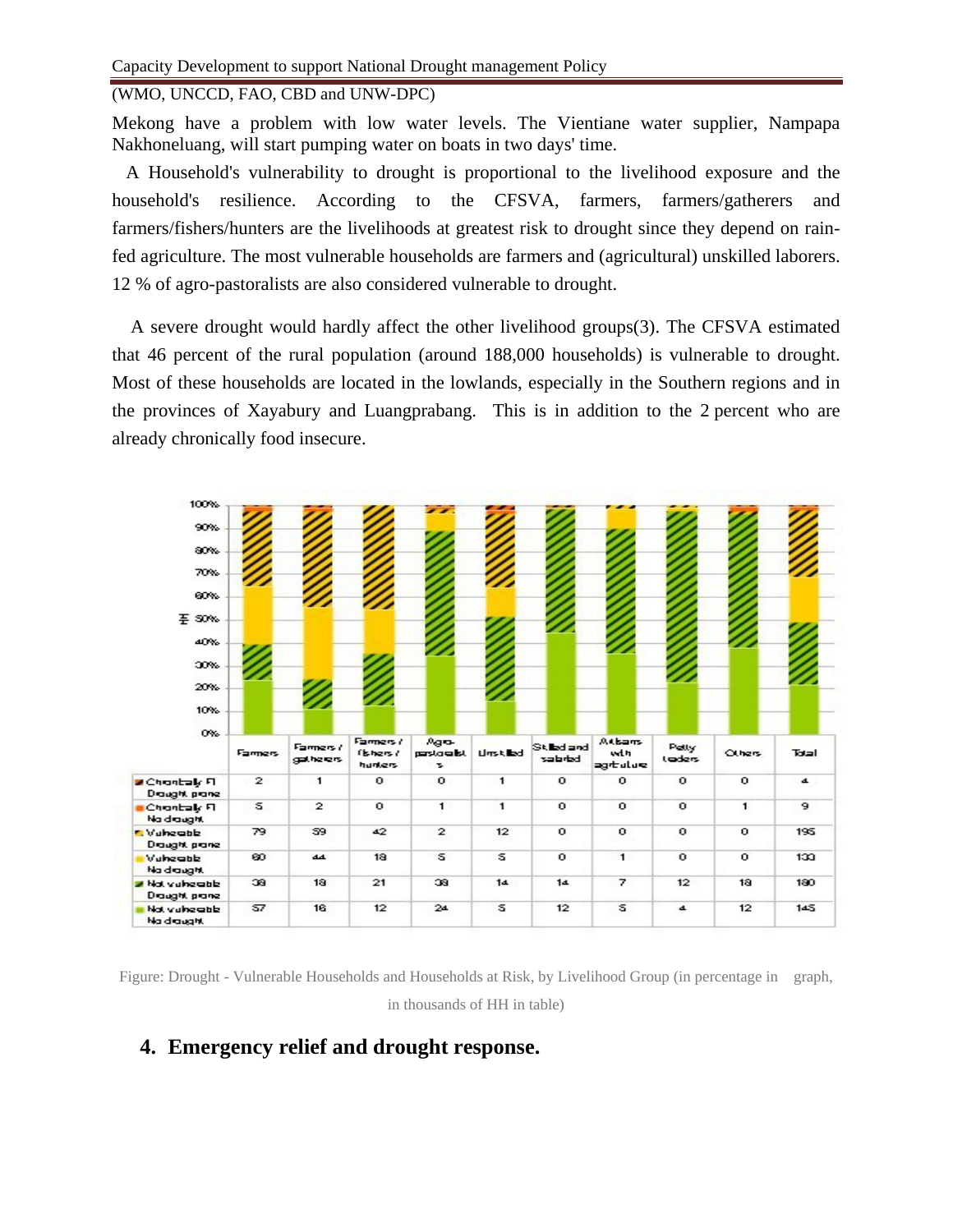Recent droughts have been followed by emergency interventions supported by the FAO(4), Special programme for food security (SPFS) and South-South Cooperation was implemented in Lao PDR with a total budget of US\$2 900 279.. Improving food safety and its management in Cambodia, Lao PDR and Viet Nam, GCP/RAS/207/NZE, US\$ 1 149 520, funded by New Zealand Enhancing food safety by strengthening food inspection systems in ASEAN countries, GCP/RAS/222/JPN, US\$1 270 073, funded by Japan. Support to the FAO programme on capacity building in food safety in selected ASEAN countries, GCP/RAS/223/JPN, US\$849 843, funded by Japan. Support to the EC programme on linking information and decision-making to improve food security for selected greater Mekong sub regional countries, GCP/RAS/247/EC, US\$2 557 545, funded by the European Union. As detailed in the Development food-for-work with nine partners including six international NGOs during 2005 for the implementation of Development food-for-work schemes. In 2005, new partnerships were formed with Christian Reformed World Relief Committee (CRWRC) in Xiengkhuang Province and with Adventist Development Relief Agency (ADRA) in Luangnamtha.

## **5. Practices to alleviate drought impacts.**

Comprehensive multi-hazard risk, vulnerability, and capacity assessments at all levels. Management and dissemination of knowledge on risk. Effective early warning systems for threats including famine, drought, reverie floods, flash flood, earthquake and severe storms, etc... Communication and awareness rising about hazard threats. The drought hazard assessment has been carried out using SPI ( Standard Precipitation Index )(3). SPI was chosen for this study because of its simplicity and based only on precipitation data. The SPI has many advantages over other drought indices, such as the Palmer approach, which requires more variables. The SPI is calculated from monthly precipitation record by first fitting in the gamma probability distribution function and then transforming into a normal distribution in such a way that the mean SPI is set to zero (McKee, 1993; Edwards, 1997). Drought was relatively more frequent in first and third 5 year period of analysis while there was lull in between. Probability of occurrence of drought of any category is found to be highest (27%) at Phalan in dry season where as it is found to be highest (25-27%) at Phiengluang in other three durations, however it is to be noted that both the stations contains only about one decade of data.

### **6. The need for knowledge and skills on drought management.**

 Although, the Lao People's Democratic Republic is a landlocked country, it is also a land linked with the other countries of the Southeast Asia effecting by the Tropical disturbances: Monsoons and Typhoons. Lao PDR has been incessantly damaged by natural disasters that floods and droughts are the two mains hazards, Due to the limited availability of data, only climatologically data from 2003 to 2013 was considered for the drought assessment. Moderate drought frequently occurs in all the durations but severe and extreme droughts are less common; except for severe drought in the dry season which has occurred many times. Advances in climate knowledge and prediction capacity on the seasonal time-scale can contribute to adaptive management and resilience within the hydro-climatic system for livelihood security (WMO, 2005). Therefore, study on drought hazards especially drought monitoring and assessment are essential for implementing mitigation and adaptive measures to reduce drought impact in Lao PDR. However drought impacts in the Lao PDR (UNEP & Ministry of Natural Resources and